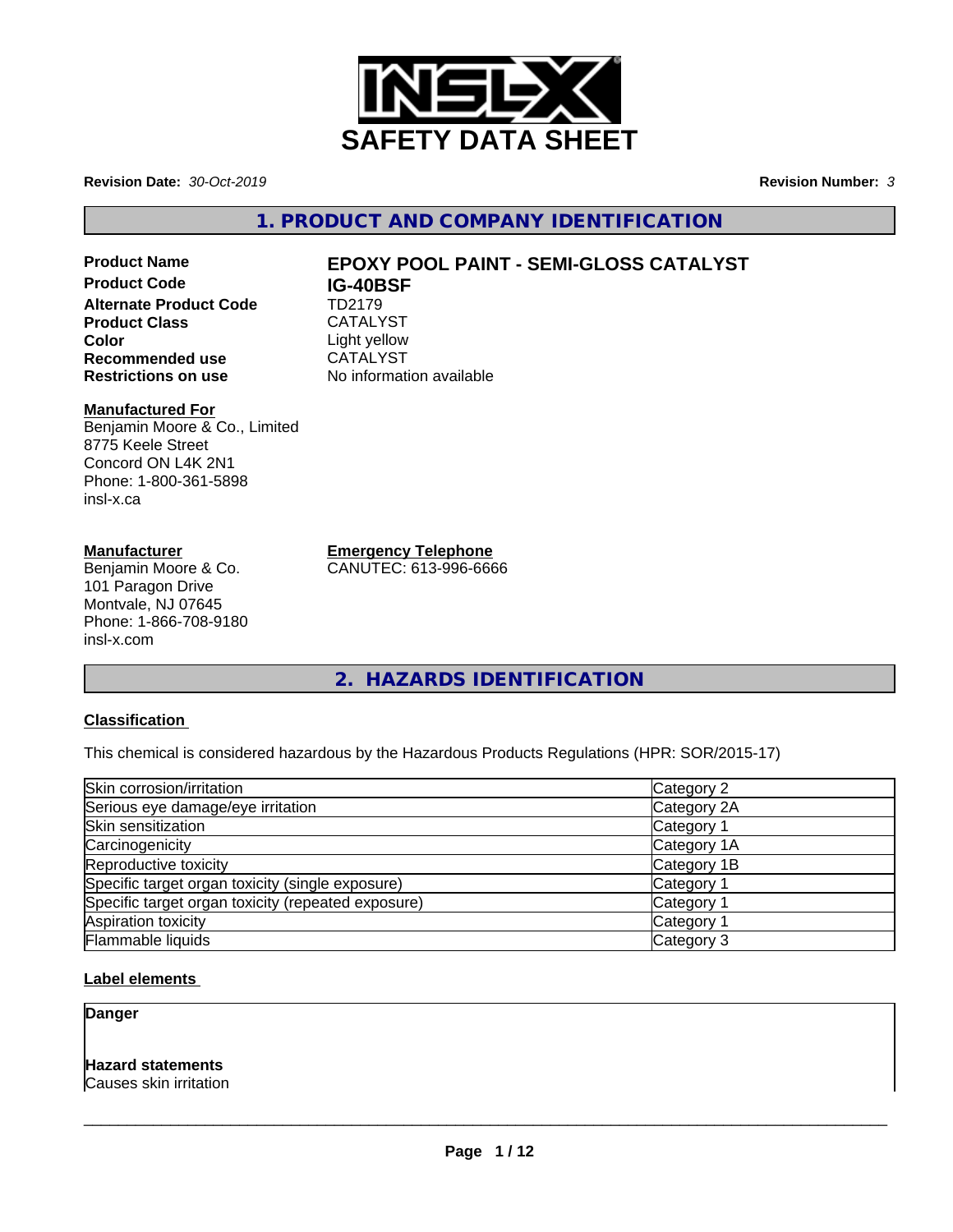\_\_\_\_\_\_\_\_\_\_\_\_\_\_\_\_\_\_\_\_\_\_\_\_\_\_\_\_\_\_\_\_\_\_\_\_\_\_\_\_\_\_\_\_\_\_\_\_\_\_\_\_\_\_\_\_\_\_\_\_\_\_\_\_\_\_\_\_\_\_\_\_\_\_\_\_\_\_\_\_\_\_\_\_\_\_\_\_\_\_\_\_\_

# **IG-40BSF** - **EPOXY POOL PAINT - SEMI-GLOSS CATALYST**

Causes serious eye irritation May cause an allergic skin reaction May cause cancer May damage fertility or the unborn child Causes damage to organs Causes damage to organs through prolonged or repeated exposure May be fatal if swallowed and enters airways Flammable liquid and vapor



# **Precautionary Statements - Prevention**

Obtain special instructions before use

Do not handle until all safety precautions have been read and understood

Use personal protective equipment as required

Wash face, hands and any exposed skin thoroughly after handling

Contaminated work clothing should not be allowed out of the workplace

Do not breathe dust/fume/gas/mist/vapors/spray

Do not eat, drink or smoke when using this product

Keep away from heat, hot surfaces, sparks, open flames and other ignition sources. No smoking

Keep container tightly closed

Ground/bond container and receiving equipment

Use explosion-proof electrical/ventilating/lighting/equipment

Use only non-sparking tools

Take precautionary measures against static discharge

Wear protective gloves/protective clothing/eye protection/face protection

# **Precautionary Statements - Response**

IF exposed: Call a POISON CENTER or doctor/physician **Eyes**

IF IN EYES: Rinse cautiously with water for several minutes. Remove contact lenses, if present and easy to do. Continue rinsing

If eye irritation persists: Get medical advice/attention

## **Skin**

If skin irritation or rash occurs: Get medical advice/attention

IF ON SKIN (or hair): Remove/Take off immediately all contaminated clothing. Rinse skin with water/shower Wash contaminated clothing before reuse

## **Ingestion**

IF SWALLOWED: Immediately call a POISON CENTER or doctor/physician

Do NOT induce vomiting

# **Fire**

In case of fire: Use CO2, dry chemical, or foam for extinction

# **Precautionary Statements - Storage**

Store locked up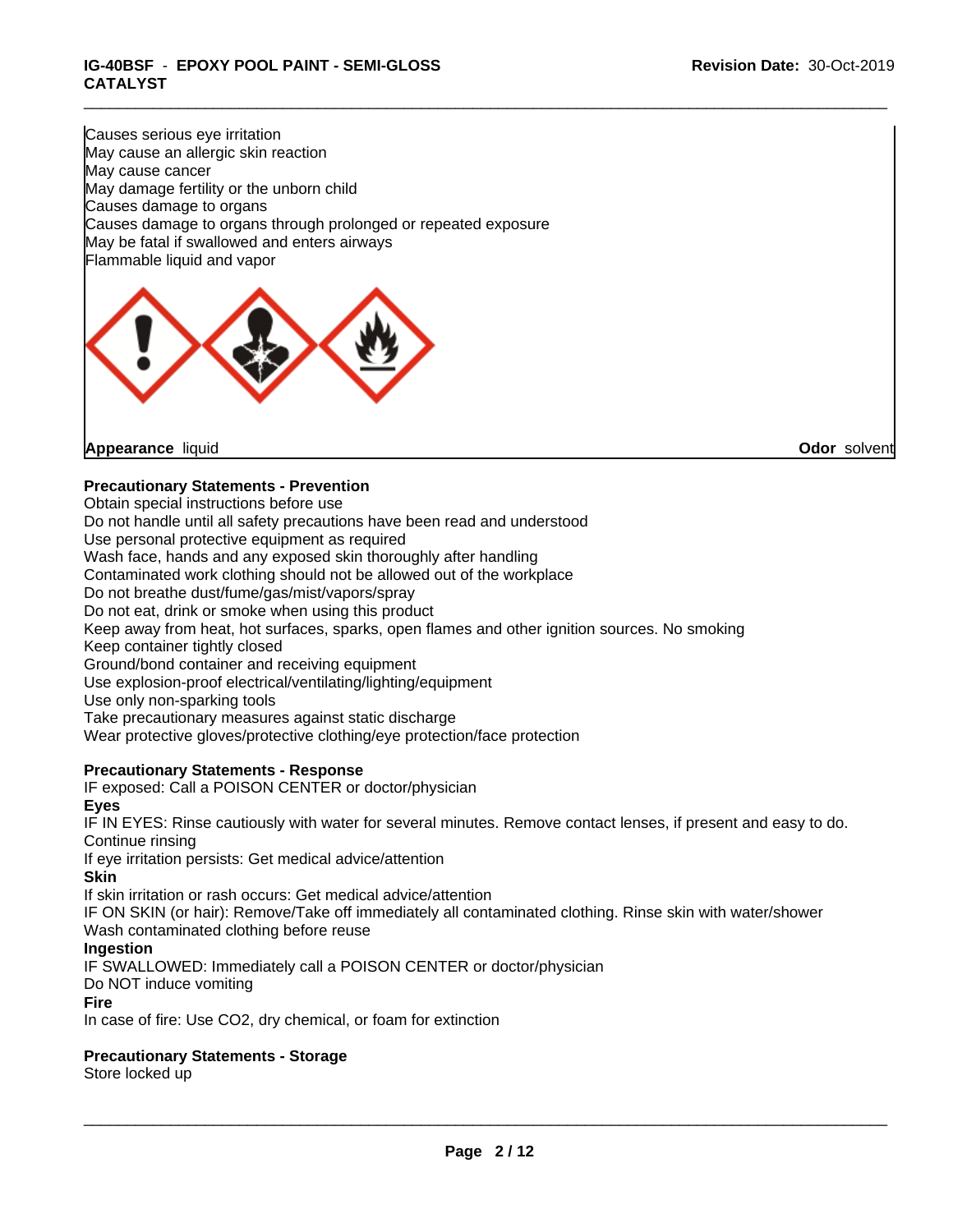Store in a well-ventilated place. Keep cool

#### **Precautionary Statements - Disposal**

Dispose of contents/container to an approved waste disposal plant

# **Other information**

No information available

#### **Other hazards**

 **IMPORTANT:** Designed to be mixed with other components. Mixture will have hazards of all components. Before opening packages, read all warning labels. Follow all precautions.

# **3. COMPOSITION INFORMATION ON COMPONENTS**

\_\_\_\_\_\_\_\_\_\_\_\_\_\_\_\_\_\_\_\_\_\_\_\_\_\_\_\_\_\_\_\_\_\_\_\_\_\_\_\_\_\_\_\_\_\_\_\_\_\_\_\_\_\_\_\_\_\_\_\_\_\_\_\_\_\_\_\_\_\_\_\_\_\_\_\_\_\_\_\_\_\_\_\_\_\_\_\_\_\_\_\_\_

| <b>Chemical name</b>                                        | CAS No.        | Weight-%      | Hazardous Material<br>registry number<br>(HMIRA registry #) | Date HMIRA filed and<br>Information Review Act date exemption granted<br>(if applicable) |
|-------------------------------------------------------------|----------------|---------------|-------------------------------------------------------------|------------------------------------------------------------------------------------------|
| Talc                                                        | 14807-96-6     | $10 - 30%$    |                                                             |                                                                                          |
| Copolymer, bisphenol A<br>diglycidylether-bisphenol A       | 25036-25-3     | $10 - 30%$    |                                                             |                                                                                          |
| $4,4$ -isopropylidenediphenol-epic<br>hlorohydrin copolymer | 25068-38-6     | $10 - 30%$    |                                                             |                                                                                          |
| Xylene                                                      | 1330-20-7      | $7 - 13%$     |                                                             |                                                                                          |
| Propylene glycol monomethyl<br>ether                        | 107-98-2       | $3 - 7%$      |                                                             |                                                                                          |
| 2-Pentanone, 4-methyl-                                      | 108-10-1       | $1 - 5%$      |                                                             |                                                                                          |
| Ethyl benzene                                               | $100 - 41 - 4$ | 1 - 5%        |                                                             |                                                                                          |
| n-Butyl alcohol                                             | $71-36-3$      | $1 - 5%$      |                                                             |                                                                                          |
| Silica, crystalline                                         | 14808-60-7     | $0.25 - 0.5%$ |                                                             |                                                                                          |

## **Confidential Business Information note**

\*The exact percentage (concentration) of composition has been withheld as a trade secret

# **4. FIRST AID MEASURES**

| <b>General Advice</b> | If symptoms persist, call a physician. Show this safety data<br>sheet to the doctor in attendance.                                                                                                                                     |
|-----------------------|----------------------------------------------------------------------------------------------------------------------------------------------------------------------------------------------------------------------------------------|
| <b>Eye Contact</b>    | Immediately flush with plenty of water. After initial flushing,<br>remove any contact lenses and continue flushing for at<br>least 15 minutes. Keep eye wide open while rinsing. If<br>symptoms persist, call a physician.             |
| <b>Skin Contact</b>   | Wash off immediately with soap and plenty of water while<br>removing all contaminated clothes and shoes. If skin<br>irritation persists, call a physician. Wash clothing before<br>reuse. Destroy contaminated articles such as shoes. |
| <b>Inhalation</b>     | Move to fresh air. If symptoms persist, call a physician.<br>If not breathing, give artificial respiration. Call a physician<br>immediately.                                                                                           |
|                       |                                                                                                                                                                                                                                        |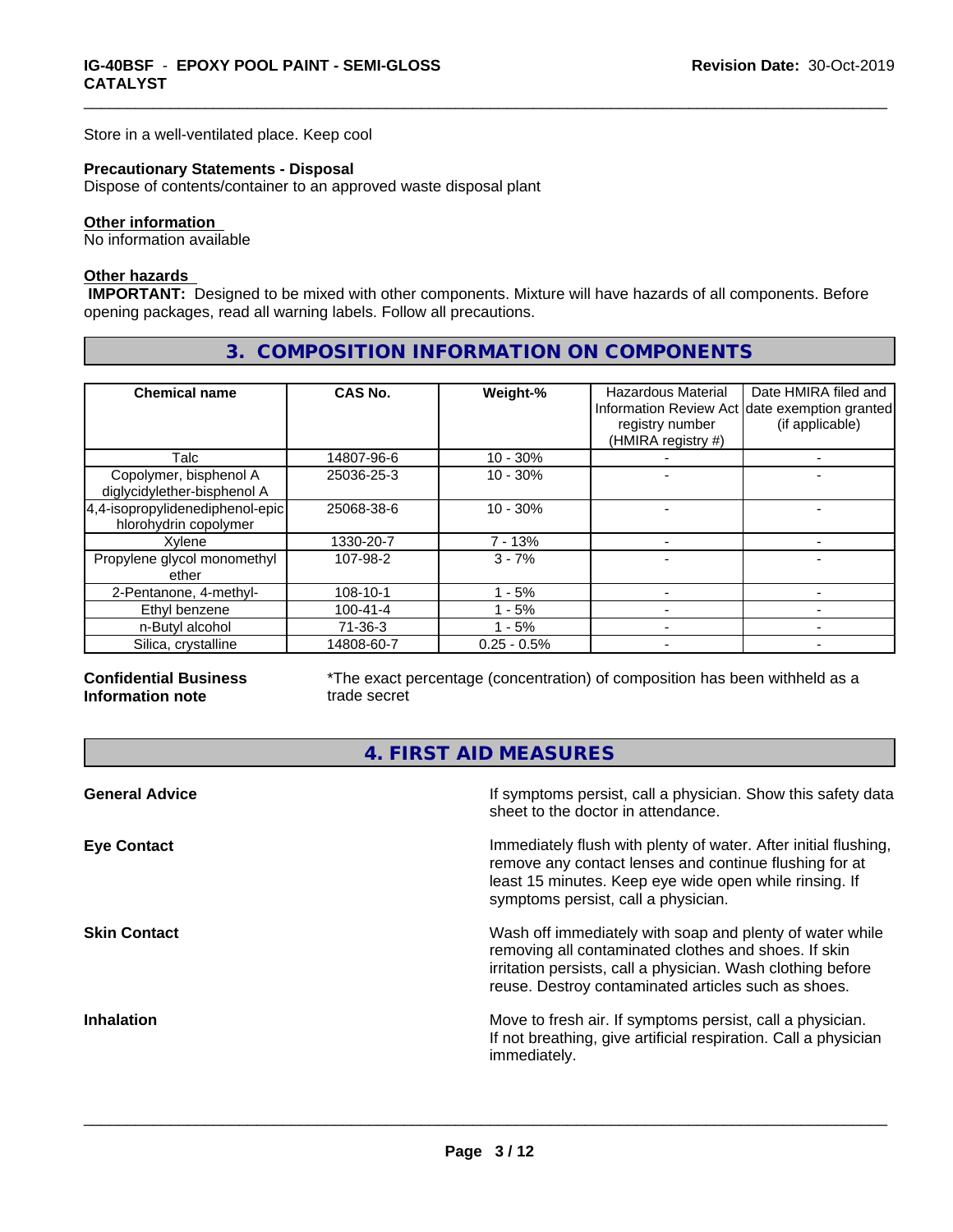| Ingestion                              | Clean mouth with water and afterwards drink plenty of<br>water. Do not induce vomiting without medical advice.<br>Never give anything by mouth to an unconscious person.<br>Consult a physician. |
|----------------------------------------|--------------------------------------------------------------------------------------------------------------------------------------------------------------------------------------------------|
| <b>Protection Of First-Aiders</b>      | Use personal protective equipment.                                                                                                                                                               |
| <b>Most Important Symptoms/Effects</b> | May cause allergic skin reaction.                                                                                                                                                                |
| <b>Notes To Physician</b>              | Treat symptomatically.                                                                                                                                                                           |

\_\_\_\_\_\_\_\_\_\_\_\_\_\_\_\_\_\_\_\_\_\_\_\_\_\_\_\_\_\_\_\_\_\_\_\_\_\_\_\_\_\_\_\_\_\_\_\_\_\_\_\_\_\_\_\_\_\_\_\_\_\_\_\_\_\_\_\_\_\_\_\_\_\_\_\_\_\_\_\_\_\_\_\_\_\_\_\_\_\_\_\_\_

**5. FIRE-FIGHTING MEASURES**

| <b>Flammable Properties</b>                                                      |                 |                                       | Vapors may travel considerable distance to a source of<br>ignition and flash back. Vapors may cause flash fire.                                                                                                                                                                     |  |
|----------------------------------------------------------------------------------|-----------------|---------------------------------------|-------------------------------------------------------------------------------------------------------------------------------------------------------------------------------------------------------------------------------------------------------------------------------------|--|
| <b>Suitable Extinguishing Media</b>                                              |                 | surrounding environment.              | Foam, dry powder or water. Use extinguishing measures<br>that are appropriate to local circumstances and the                                                                                                                                                                        |  |
| Protective equipment and precautions for firefighters                            |                 | and full protective gear.             | As in any fire, wear self-contained breathing apparatus<br>pressure-demand, MSHA/NIOSH (approved or equivalent)                                                                                                                                                                     |  |
| <b>Hazardous combustion products</b>                                             |                 | which may be toxic and/or irritating. | Burning may result in carbon dioxide, carbon monoxide<br>and other combustion products of varying composition                                                                                                                                                                       |  |
| <b>Specific Hazards Arising From The Chemical</b>                                |                 | vapors.                               | Flammable. Flash back possible over considerable<br>distance. Keep product and empty container away from<br>heat and sources of ignition. Closed containers may<br>rupture if exposed to fire or extreme heat. Thermal<br>decomposition can lead to release of irritating gases and |  |
| <b>Sensitivity to mechanical impact</b>                                          |                 | No                                    |                                                                                                                                                                                                                                                                                     |  |
| Sensitivity to static discharge                                                  |                 | Yes                                   |                                                                                                                                                                                                                                                                                     |  |
| <b>Flash Point Data</b><br>Flash point (°F)<br>Flash Point (°C)<br><b>Method</b> |                 | 80<br>27<br><b>PMCC</b>               |                                                                                                                                                                                                                                                                                     |  |
| <b>Flammability Limits In Air</b>                                                |                 |                                       |                                                                                                                                                                                                                                                                                     |  |
| Lower flammability limit:<br><b>Upper flammability limit:</b>                    |                 | Not available<br>Not available        |                                                                                                                                                                                                                                                                                     |  |
| Health: 2<br><b>NFPA</b>                                                         | Flammability: 3 | Instability: 0                        | <b>Special: Not Applicable</b>                                                                                                                                                                                                                                                      |  |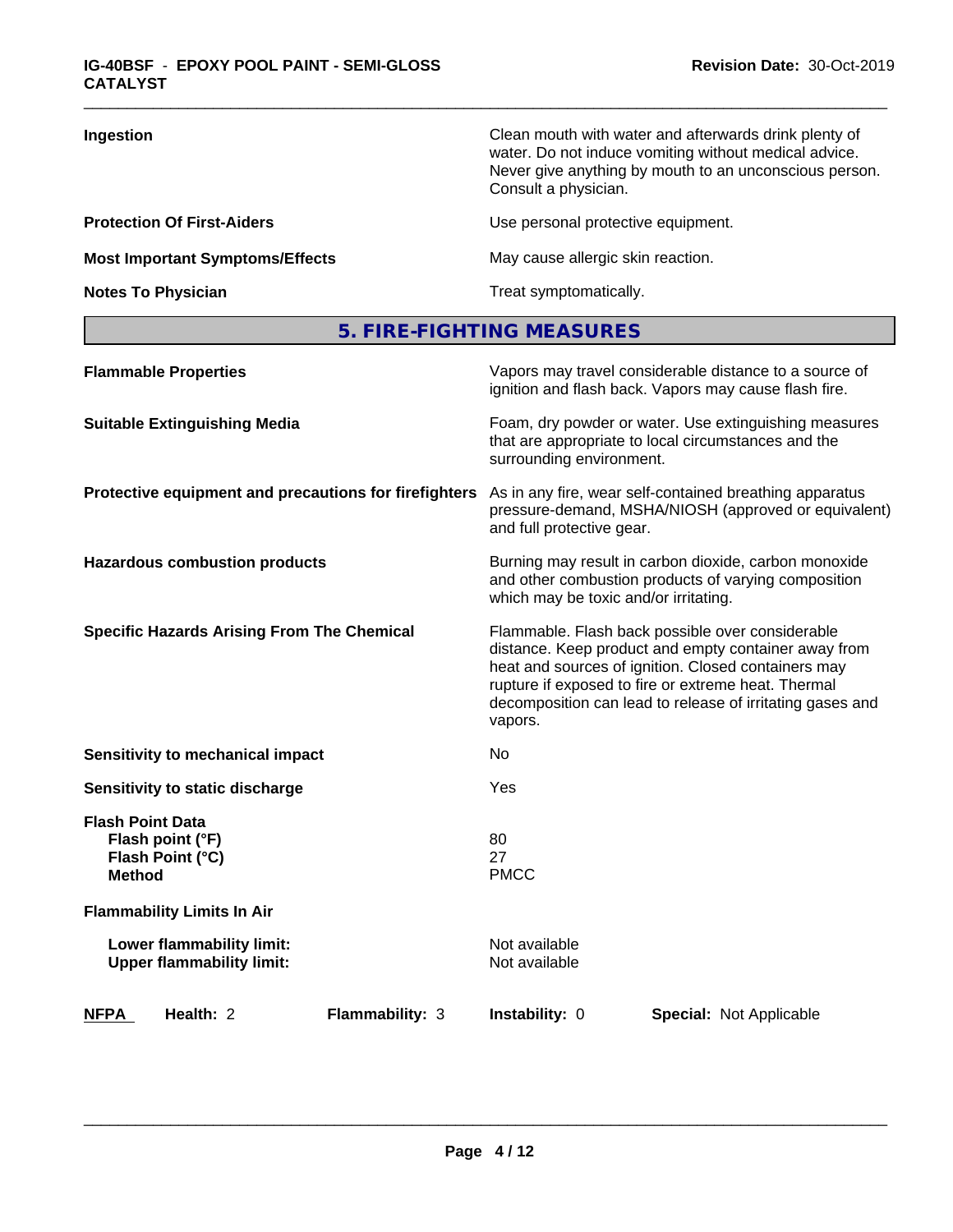#### **NFPA Legend**

- 0 Not Hazardous
- 1 Slightly
- 2 Moderate
- 3 High
- 4 Severe

*The ratings assigned are only suggested ratings, the contractor/employer has ultimate responsibilities for NFPA ratings where this system is used.*

\_\_\_\_\_\_\_\_\_\_\_\_\_\_\_\_\_\_\_\_\_\_\_\_\_\_\_\_\_\_\_\_\_\_\_\_\_\_\_\_\_\_\_\_\_\_\_\_\_\_\_\_\_\_\_\_\_\_\_\_\_\_\_\_\_\_\_\_\_\_\_\_\_\_\_\_\_\_\_\_\_\_\_\_\_\_\_\_\_\_\_\_\_

*Additional information regarding the NFPA rating system is available from the National Fire Protection Agency (NFPA) at www.nfpa.org.*

# **6. ACCIDENTAL RELEASE MEASURES**

| <b>Personal Precautions</b>      | Remove all sources of ignition. Take precautions to<br>prevent flashback. Ground and bond all containers and<br>handling equipment. Take precautionary measures against<br>static discharges. Ensure adequate ventilation. Avoid<br>contact with skin, eyes and clothing. Use personal<br>protective equipment.  |
|----------------------------------|------------------------------------------------------------------------------------------------------------------------------------------------------------------------------------------------------------------------------------------------------------------------------------------------------------------|
| <b>Other Information</b>         | Prevent further leakage or spillage if safe to do so. Do not<br>allow material to contaminate ground water system.<br>Prevent product from entering drains. Do not flush into<br>surface water or sanitary sewer system. Local authorities<br>should be advised if significant spillages cannot be<br>contained. |
| <b>Environmental precautions</b> | See Section 12 for additional Ecological Information.                                                                                                                                                                                                                                                            |
| <b>Methods for Cleaning Up</b>   | Dam up. Soak up with inert absorbent material. Use a<br>non-sparking or explosion proof means to transfer material<br>to a sealed, appropriate container for disposal. Clean<br>contaminated surface thoroughly.                                                                                                 |

**7. HANDLING AND STORAGE**

| <b>Handling</b> | Avoid contact with skin, eyes and clothing. Wear personal<br>protective equipment. Do not breathe vapors or spray mist.<br>Use only in ventilated areas. Prevent vapor build-up by<br>providing adequate ventilation during and after use.                                                                                                                                                                                                           |
|-----------------|------------------------------------------------------------------------------------------------------------------------------------------------------------------------------------------------------------------------------------------------------------------------------------------------------------------------------------------------------------------------------------------------------------------------------------------------------|
|                 | Take precautionary measures against static discharges.<br>To avoid ignition of vapors by static electricity discharge,<br>all metal parts of the equipment must be grounded. Keep<br>away from heat, sparks and flame. Do not smoke.<br>Extinguish all flames and pilot lights, and turn off stoves,<br>heaters, electric motors and other sources of ignition<br>during use and until all vapors are gone. Ignition and/or<br>flash back may occur. |
| <b>Storage</b>  | Keep containers tightly closed in a dry, cool and<br>well-ventilated place. Keep away from heat. Keep away<br>from open flames, hot surfaces and sources of ignition.<br>Keep in properly labeled containers. Keep out of the reach                                                                                                                                                                                                                  |
|                 |                                                                                                                                                                                                                                                                                                                                                                                                                                                      |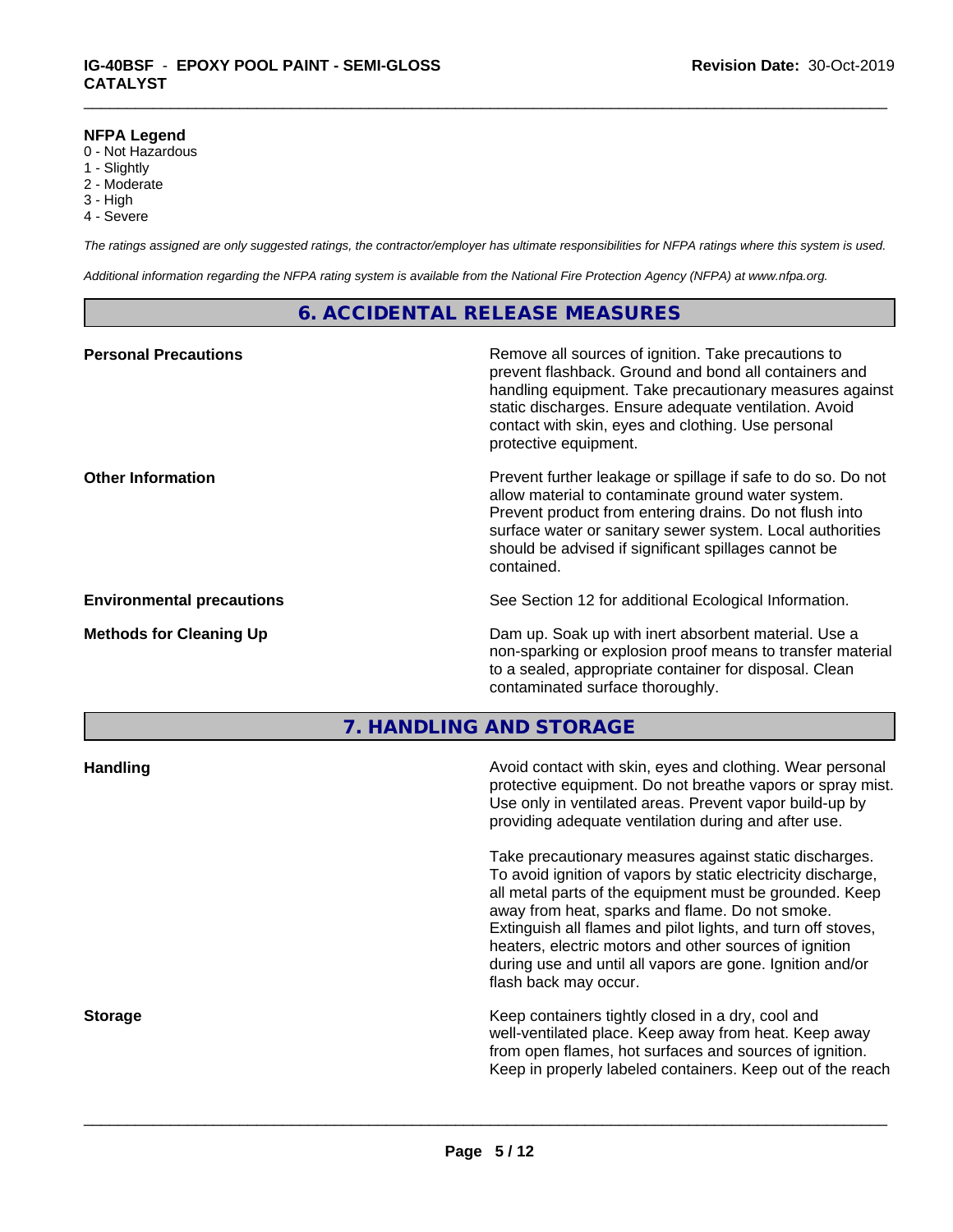of children.

\_\_\_\_\_\_\_\_\_\_\_\_\_\_\_\_\_\_\_\_\_\_\_\_\_\_\_\_\_\_\_\_\_\_\_\_\_\_\_\_\_\_\_\_\_\_\_\_\_\_\_\_\_\_\_\_\_\_\_\_\_\_\_\_\_\_\_\_\_\_\_\_\_\_\_\_\_\_\_\_\_\_\_\_\_\_\_\_\_\_\_\_\_

**Incompatible Materials Incompatible with strong acids and bases and strong** oxidizing agents.

# **8. EXPOSURE CONTROLS/PERSONAL PROTECTION**

#### **Exposure Limits**

| <b>Chemical name</b>        | <b>ACGIH TLV</b>                | <b>Alberta</b>                  | <b>British Columbia</b>         | <b>Ontario</b>                 | Quebec                          |
|-----------------------------|---------------------------------|---------------------------------|---------------------------------|--------------------------------|---------------------------------|
| Talc                        | $2 \text{mq/m}^3$ - TWA         | $2 \text{ mg/m}^3$ - TWA        | $2 \text{ mg/m}^3$ - TWA        | $2 \text{mq/m}^3$ - TWA        | 3 mg/m <sup>3</sup> - TWAEV     |
| Xylene                      | 100 ppm - TWA                   | 100 ppm - TWA                   | 100 ppm - TWA                   | 100 ppm - TWA                  | 100 ppm - TWAEV                 |
|                             | 150 ppm - STEL                  | 434 mg/m <sup>3</sup> - TWA     | 150 ppm - STEL                  | 150 ppm - STEL                 | 434 mg/m <sup>3</sup> - TWAEV   |
|                             |                                 | 150 ppm - STEL                  |                                 |                                | 150 ppm - STEV                  |
|                             |                                 | $651$ mg/m <sup>3</sup> - STEL  |                                 |                                | $651 \text{ mg/m}^3$ - STEV     |
| Propylene glycol monomethyl | 50 ppm - TWA                    | 100 ppm - TWA                   | 50 ppm - TWA                    | 50 ppm - TWA                   | 100 ppm - TWAEV                 |
| ether                       | 100 ppm - STEL                  | $369$ mg/m <sup>3</sup> - TWA   | 75 ppm - STEL                   | 100 ppm - STEL                 | 369 mg/m <sup>3</sup> - TWAEV   |
|                             |                                 | 150 ppm - STEL                  |                                 |                                | 150 ppm - STEV                  |
|                             |                                 | 553 mg/m <sup>3</sup> - STEL    |                                 |                                | 553 mg/m <sup>3</sup> - STEV    |
| 2-Pentanone, 4-methyl-      | 20 ppm - TWA                    | 50 ppm - TWA                    | 20 ppm - TWA                    | 20 ppm - TWA                   | 50 ppm - TWAEV                  |
|                             | 75 ppm - STEL                   | $205 \text{ mg/m}^3$ - TWA      | 75 ppm - STEL                   | 75 ppm - STEL                  | 205 mg/m <sup>3</sup> - TWAEV   |
|                             |                                 | 75 ppm - STEL                   |                                 |                                | 75 ppm - STEV                   |
|                             |                                 | 307 mg/m <sup>3</sup> - STEL    |                                 |                                | $307 \text{ mg/m}^3$ - STEV     |
| Ethyl benzene               | 20 ppm - TWA                    | 100 ppm - TWA                   | 20 ppm - TWA                    | 20 ppm - TWA                   | 100 ppm - TWAEV                 |
|                             |                                 | 434 mg/m <sup>3</sup> - TWA     |                                 |                                | 434 mg/m <sup>3</sup> - TWAEV   |
|                             |                                 | 125 ppm - STEL                  |                                 |                                | 125 ppm - STEV                  |
|                             |                                 | $543$ mg/m <sup>3</sup> - STEL  |                                 |                                | $543$ mg/m <sup>3</sup> - STEV  |
| n-Butyl alcohol             | 20 ppm - TWA                    | 20 ppm - TWA                    | 15 ppm - TWA                    | 20 ppm - TWA                   | 50 ppm - Ceiling                |
|                             |                                 | 60 mg/m $3$ - TWA               | 30 ppm - Ceiling                |                                | 152 mg/m <sup>3</sup> - Ceiling |
|                             |                                 |                                 |                                 |                                | Skin absorption can             |
|                             |                                 |                                 |                                 |                                | contribute to overall           |
|                             |                                 |                                 |                                 |                                | exposure.                       |
| Silica, crystalline         | $0.025$ mg/m <sup>3</sup> - TWA | $0.025$ mg/m <sup>3</sup> - TWA | $0.025$ mg/m <sup>3</sup> - TWA | $0.10$ mg/m <sup>3</sup> - TWA | $0.1$ mg/m <sup>3</sup> - TWAEV |

#### **Legend**

ACGIH - American Conference of Governmental Industrial Hygienists

Alberta - Alberta Occupational Exposure Limits

British Columbia - British Columbia Occupational Exposure Limits

Ontario - Ontario Occupational Exposure Limits

Quebec - Quebec Occupational Exposure Limits

N/E - Not established

#### **Personal Protective Equipment**

**Engineering Measures Ensure** Ensure adequate ventilation, especially in confined areas.

**Eye/Face Protection** Safety glasses with side-shields. If splashes are likely to occur, wear: Tightly fitting safety goggles **Skin Protection Protection Protective gloves and impervious clothing. Respiratory Protection Number 1** (Use only with adequate ventilation. In operations where exposure limits are exceeded, use a NIOSH approved respirator that has been selected by a technically qualified person for the specific work conditions. When spraying the product or applying in confined areas, wear a NIOSH approved respirator specified for paint spray or organic vapors.

**Hygiene Measures Avoid contact with skin, eyes and clothing. Remove and Hygiene Measures** and clothing. Remove and wash contaminated clothing before re-use. Wash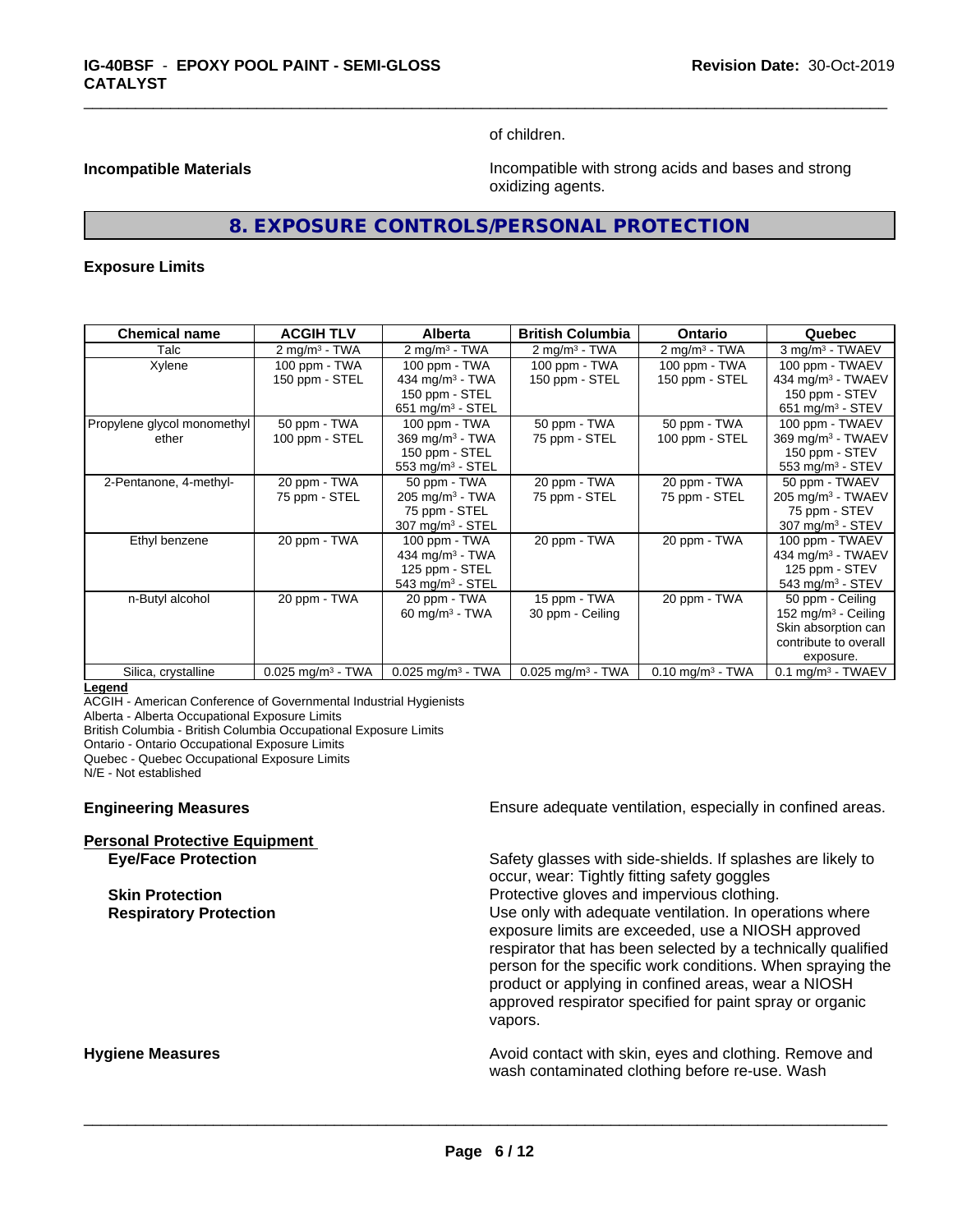thoroughly after handling.

\_\_\_\_\_\_\_\_\_\_\_\_\_\_\_\_\_\_\_\_\_\_\_\_\_\_\_\_\_\_\_\_\_\_\_\_\_\_\_\_\_\_\_\_\_\_\_\_\_\_\_\_\_\_\_\_\_\_\_\_\_\_\_\_\_\_\_\_\_\_\_\_\_\_\_\_\_\_\_\_\_\_\_\_\_\_\_\_\_\_\_\_\_

# **9. PHYSICAL AND CHEMICAL PROPERTIES**

**Appearance** liquid **Odor** solvent **Odor Threshold No information available** No information available **Density (Ibs/gal)** 10.6 - 10.7<br> **Specific Gravity** 1.27 - 1.29 **Specific Gravity**<br>pH **Viscosity (cps)** No information available **Solubility(ies)**<br> **No information available**<br> **Water solubility**<br> **Water solubility Water solubility**<br> **Evaporation Rate**<br> **Evaporation Rate**<br> **Evaporation Rate Vapor pressure**<br> **Vapor density**<br> **Vapor density**<br> **Vapor density**<br> **Vapor density** Wt. % Solids **Vol. % Solids** 60 - 70 **Wt. % Volatiles** 20 - 30 **Vol. % Volatiles VOC Regulatory Limit (g/L)**  $\leq$  340<br> **Roiling Point (°F)** 237.2 **Boiling Point (°F) Boiling Point (°C)** 114.0 **Freezing point (°F)**<br> **Freezing Point (°C)**<br> **Freezing Point (°C)**<br> **No information available Freezing Point (°C) Flash point (°F)** 80 **Flash Point (°C)** 27<br> **Method** PMCC **Method** PMCC **Flammability (solid, gas)** Not applicable **Upper flammability limit:**<br> **Lower flammability limit:** Not applicable Not applicable **Lower flammability limit: Autoignition Temperature (°F)** No information available **Autoignition Temperature (°C)**<br> **Decomposition Temperature (°F)** Moinformation available **Decomposition Temperature (°F) Decomposition Temperature (°C)** No information available<br> **Partition coefficient No information available Partition coefficient** 

**No information available Evaporation Rate** No information available **No information available**<br>**70 - 80** 

# **10. STABILITY AND REACTIVITY**

| <b>Reactivity</b>                       | Not Applicable                                                                                                            |
|-----------------------------------------|---------------------------------------------------------------------------------------------------------------------------|
| <b>Chemical Stability</b>               | Stable under normal conditions. Hazardous polymerisation<br>does not occur.                                               |
| <b>Conditions to avoid</b>              | Keep away from open flames, hot surfaces, static<br>electricity and sources of ignition. Sparks. Elevated<br>temperature. |
| <b>Incompatible Materials</b>           | Incompatible with strong acids and bases and strong<br>oxidizing agents.                                                  |
| <b>Hazardous Decomposition Products</b> | Thermal decomposition can lead to release of irritating                                                                   |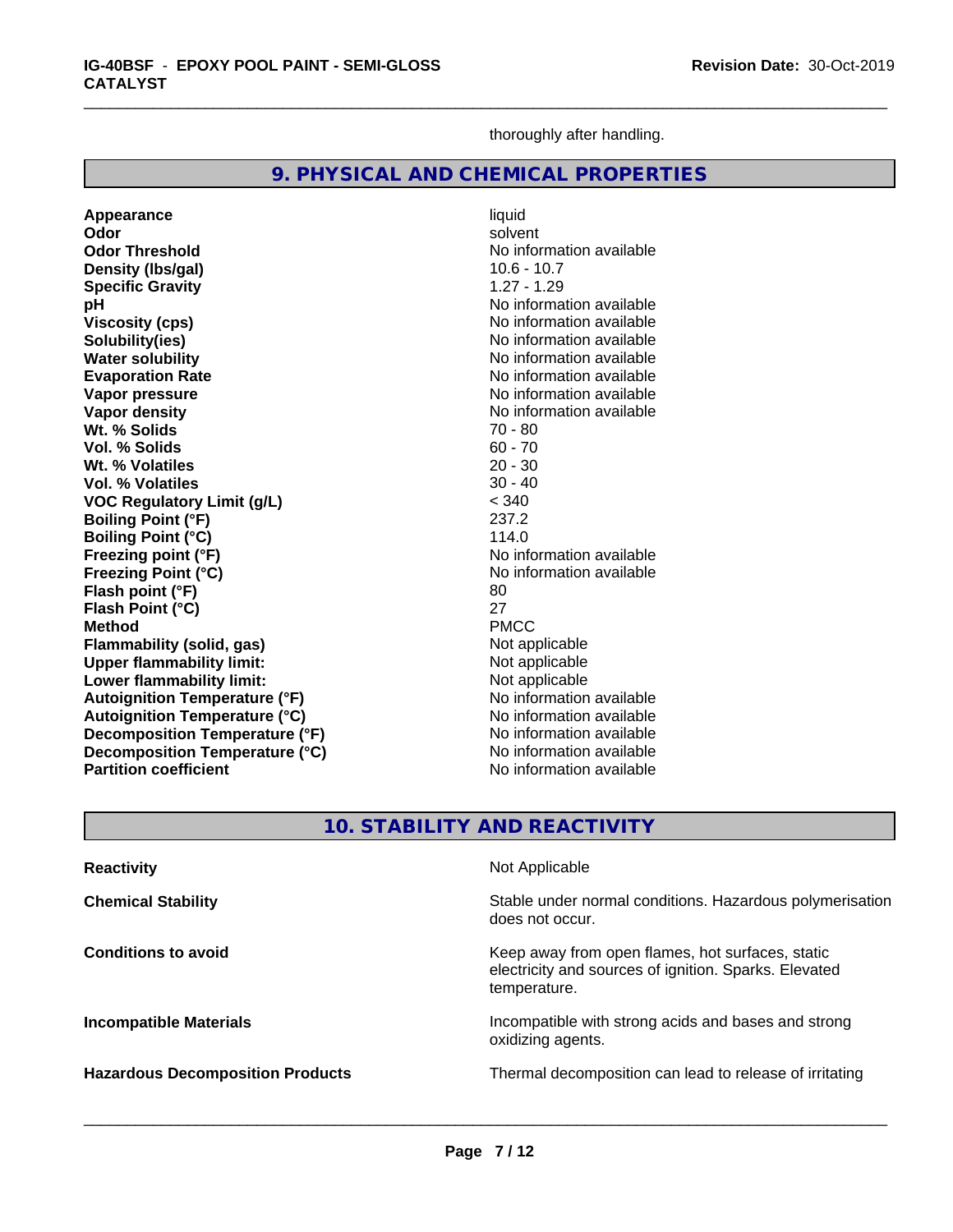gases and vapors.

\_\_\_\_\_\_\_\_\_\_\_\_\_\_\_\_\_\_\_\_\_\_\_\_\_\_\_\_\_\_\_\_\_\_\_\_\_\_\_\_\_\_\_\_\_\_\_\_\_\_\_\_\_\_\_\_\_\_\_\_\_\_\_\_\_\_\_\_\_\_\_\_\_\_\_\_\_\_\_\_\_\_\_\_\_\_\_\_\_\_\_\_\_

**Possibility of hazardous reactions** None under normal conditions of use.

**11. TOXICOLOGICAL INFORMATION**

**Product Information Information on likely routes of exposure**

**Principal Routes of Exposure Exposure** Eye contact, skin contact and inhalation.

**Acute Toxicity** 

**Product Information Repeated or prolonged exposure to organic solvents may** lead to permanent brain and nervous system damage. Intentional misuse by deliberately concentrating and inhaling vapors may be harmful or fatal.

#### **<u>Symptoms related to the physical, chemical and toxicological characteristics</u>**

**Symptoms** No information available

#### **Delayed and immediate effects as well as chronic effects from short and long-term exposure**

| Contact with eyes may cause irritation.                                                                                  |
|--------------------------------------------------------------------------------------------------------------------------|
| May cause skin irritation and/or dermatitis. Prolonged skin<br>contact may defat the skin and produce dermatitis.        |
| Harmful by inhalation. High vapor / aerosol concentrations<br>are irritating to the eyes, nose, throat and lungs and may |
| cause headaches, dizziness, drowsiness,                                                                                  |
| unconsciousness, and other central nervous system                                                                        |
| effects.                                                                                                                 |
| Harmful if swallowed. Ingestion may cause irritation to                                                                  |
| mucous membranes. Small amounts of this product                                                                          |
| aspirated into the respiratory system during ingestion or                                                                |
| vomiting may cause mild to severe pulmonary injury,                                                                      |
| possibly progressing to death.                                                                                           |
| May cause an allergic skin reaction.                                                                                     |
| No information available.                                                                                                |
| No information available.                                                                                                |
| May damage fertility or the unborn child.                                                                                |
| No information available.                                                                                                |
| No information available.                                                                                                |
| May cause disorder and damage to the. Respiratory                                                                        |
| system.                                                                                                                  |
| Causes damage to organs through prolonged or repeated                                                                    |
| exposure if inhaled. Causes damage to organs through                                                                     |
| prolonged or repeated exposure.                                                                                          |
| No information available.                                                                                                |
| May be harmful if swallowed and enters airways. Small                                                                    |
| amounts of this product aspirated into the respiratory                                                                   |
| system during ingestion or vomiting may cause mild to                                                                    |
| severe pulmonary injury, possibly progressing to death.                                                                  |
|                                                                                                                          |

#### **Numerical measures of toxicity**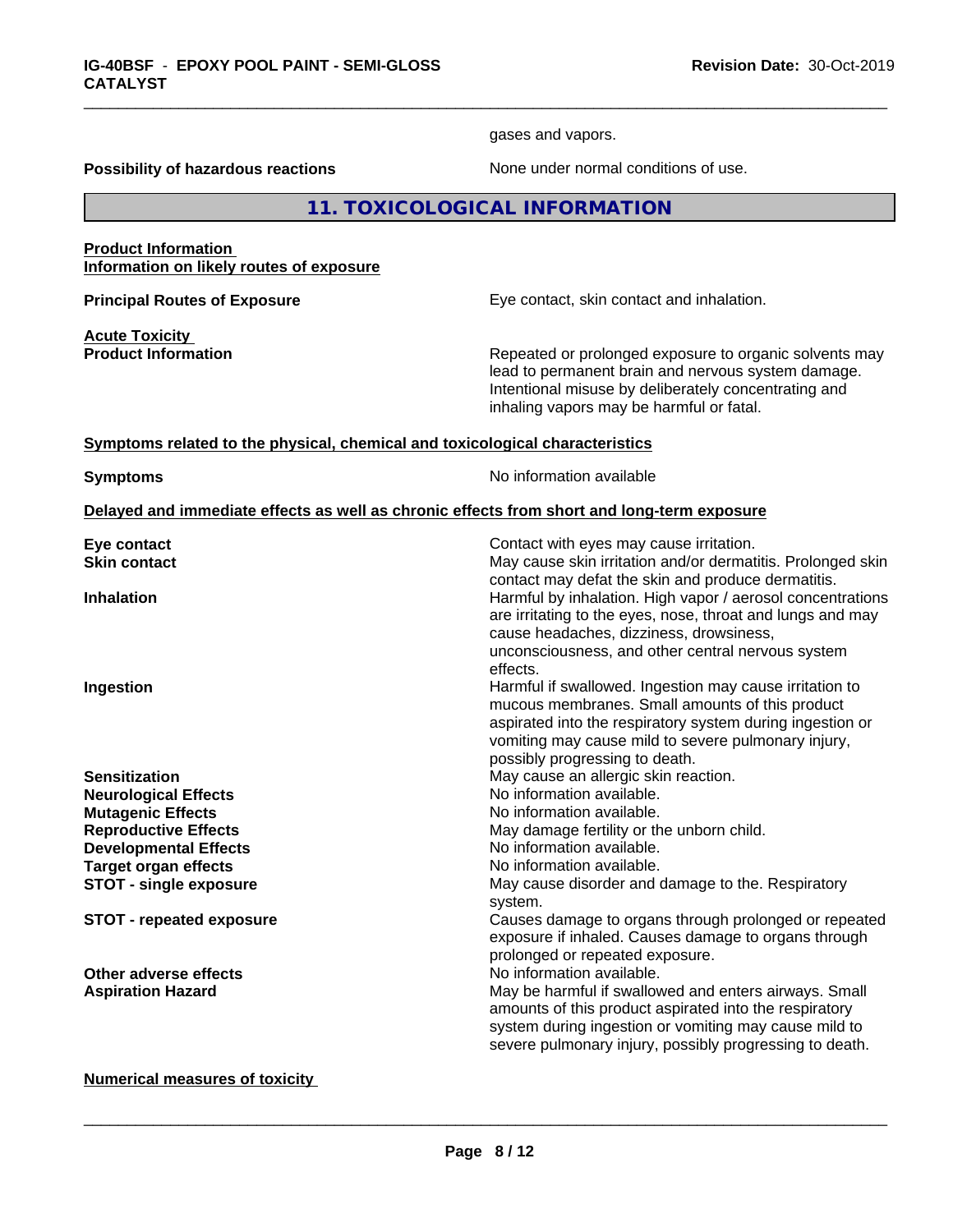**The following values are calculated based on chapter 3.1 of the GHS document**

| ATEmix (oral)          |                                      |
|------------------------|--------------------------------------|
| <b>ATEmix (dermal)</b> |                                      |
|                        | <b>ATEmix (inhalation-dust/mist)</b> |
|                        | <b>ATEmix (inhalation-vapor)</b>     |

**ATEmix (oral)** 8396 mg/kg **ATEmix (dermal)** 7298 mg/kg **ATEmix (inhalation-dust/mist)** 8.5 mg/L **ATEmix (inhalation-vapor)** 482.3 mg/L

\_\_\_\_\_\_\_\_\_\_\_\_\_\_\_\_\_\_\_\_\_\_\_\_\_\_\_\_\_\_\_\_\_\_\_\_\_\_\_\_\_\_\_\_\_\_\_\_\_\_\_\_\_\_\_\_\_\_\_\_\_\_\_\_\_\_\_\_\_\_\_\_\_\_\_\_\_\_\_\_\_\_\_\_\_\_\_\_\_\_\_\_\_

# **Component Information**

| Chemical name                                 | Oral LD50                                | Dermal LD50                                      | Inhalation LC50          |
|-----------------------------------------------|------------------------------------------|--------------------------------------------------|--------------------------|
| 4,4-isopropylidenediphenol-epichlor           | $= 11400$ mg/kg (Rat)                    |                                                  | $\blacksquare$           |
| ohydrin copolymer<br>25068-38-6               |                                          |                                                  |                          |
| Xylene<br>1330-20-7                           | $=$ 3500 mg/kg (Rat)                     | $>$ 4350 mg/kg (Rabbit)                          | $= 29.08$ mg/L (Rat) 4 h |
| Propylene glycol monomethyl ether<br>107-98-2 | $= 5000$ mg/kg (Rat)                     | $= 13$ g/kg (Rabbit)                             | $> 7559$ ppm (Rat) 6 h   |
| 2-Pentanone, 4-methyl-<br>108-10-1            | $= 2080$ mg/kg (Rat)                     | $=$ 3000 mg/kg (Rabbit)                          | $= 8.2$ mg/L (Rat) 4 h   |
| Ethyl benzene<br>$100 - 41 - 4$               | $= 3500$ mg/kg (Rat)                     | $= 15400$ mg/kg (Rabbit)                         | $= 17.2$ mg/L (Rat) 4 h  |
| n-Butyl alcohol<br>71-36-3                    | $= 700$ mg/kg (Rat) = 790 mg/kg<br>Rat ` | $= 3402$ mg/kg (Rabbit) = 3400<br>mg/kg (Rabbit) | $> 8000$ ppm (Rat) 4 h   |
| Silica, crystalline<br>14808-60-7             | $= 500$ mg/kg (Rat)                      |                                                  |                          |

# **Carcinogenicity**

*The information below indicateswhether each agency has listed any ingredient as a carcinogen:.*

| <b>Chemical name</b>   | <b>IARC</b>                    | <b>NTP</b>             |
|------------------------|--------------------------------|------------------------|
|                        | 2B - Possible Human Carcinogen |                        |
| 2-Pentanone, 4-methyl- |                                |                        |
|                        | 2B - Possible Human Carcinogen |                        |
| Ethyl benzene          |                                |                        |
|                        | 1 - Human Carcinogen           | Known Human Carcinogen |
| Silica, crystalline    |                                |                        |

• Crystalline Silica has been determined to be carcinogenic to humans by IARC (1) when in respirable form. Risk of cancer depends on duration and level of inhalation exposure to spray mist or dust from sanding the dried paint.

## **Legend**

IARC - International Agency for Research on Cancer NTP - National Toxicity Program OSHA - Occupational Safety & Health Administration

**12. ECOLOGICAL INFORMATION**

# **Ecotoxicity Effects**

The environmental impact of this product has not been fully investigated.

# **Product Information**

# **Acute Toxicity to Fish**

No information available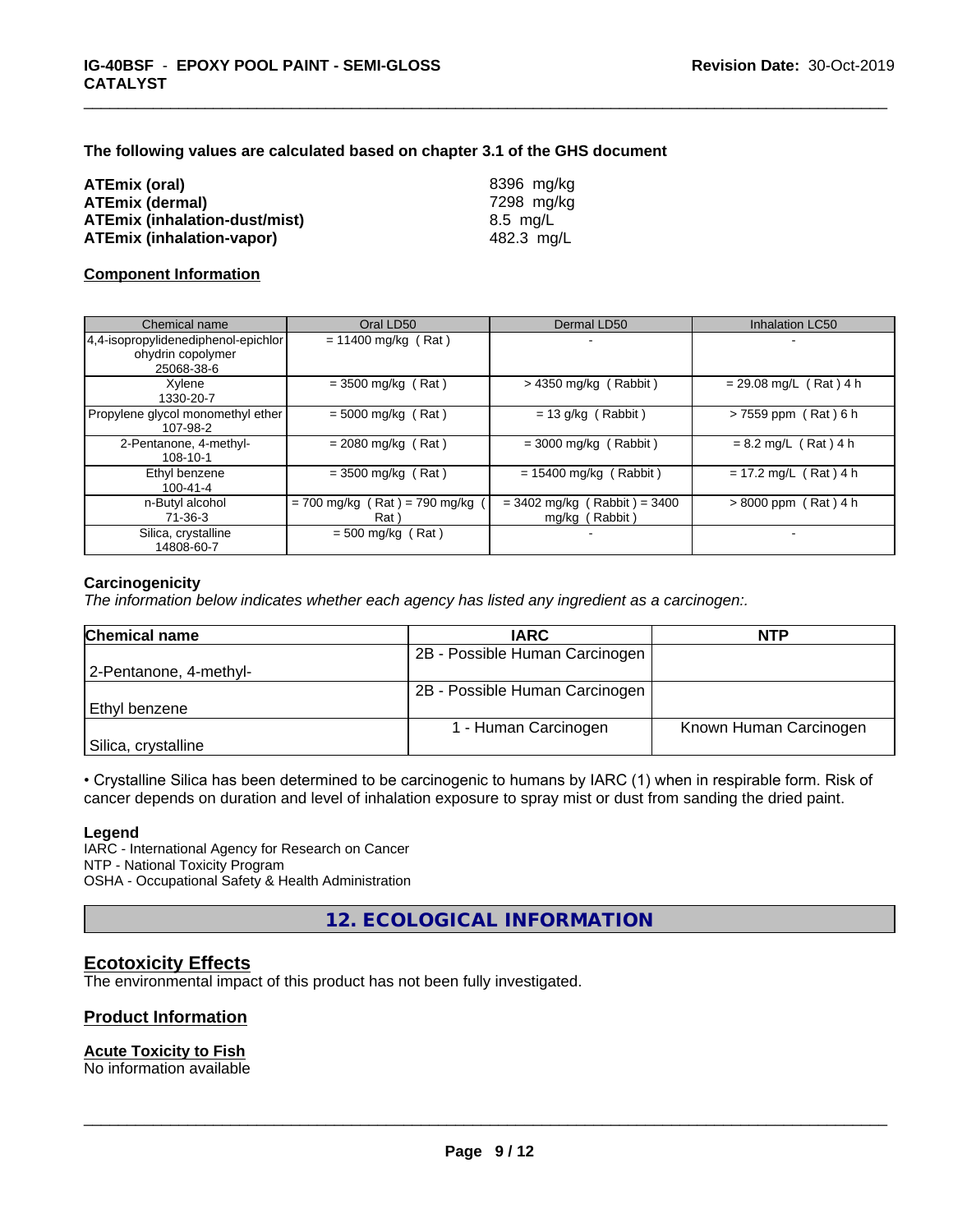\_\_\_\_\_\_\_\_\_\_\_\_\_\_\_\_\_\_\_\_\_\_\_\_\_\_\_\_\_\_\_\_\_\_\_\_\_\_\_\_\_\_\_\_\_\_\_\_\_\_\_\_\_\_\_\_\_\_\_\_\_\_\_\_\_\_\_\_\_\_\_\_\_\_\_\_\_\_\_\_\_\_\_\_\_\_\_\_\_\_\_\_\_

## **Acute Toxicity to Aquatic Invertebrates**

No information available

#### **Acute Toxicity to Aquatic Plants**

No information available

#### **Persistence / Degradability**

No information available.

#### **Bioaccumulation**

There is no data for this product.

#### **Mobility in Environmental Media**

No information available.

#### **Ozone**

No information available

# **Component Information**

## **Acute Toxicity to Fish**

4,4-isopropylidenediphenol-epichlorohydrin copolymer LC50: 1.5 mg/L (Rainbow Trout - 96 hr.) Xylene LC50: 13.5 mg/L (Rainbow Trout - 96 hr.) Ethyl benzene LC50: 12.1 mg/L (Fathead Minnow - 96 hr.)

## **Acute Toxicity to Aquatic Invertebrates**

Ethyl benzene EC50: 1.8 mg/L (Daphnia magna - 48 hr.)

#### **Acute Toxicity to Aquatic Plants**

Ethyl benzene EC50: 4.6 mg/L (Green algae (Scenedesmus subspicatus), 72 hrs.)

**13. DISPOSAL CONSIDERATIONS**

**Waste Disposal Method Dispose of in accordance with federal, state, provincial,** and local regulations. Local requirements may vary, consult your sanitation department or state-designated environmental protection agency for more disposal options.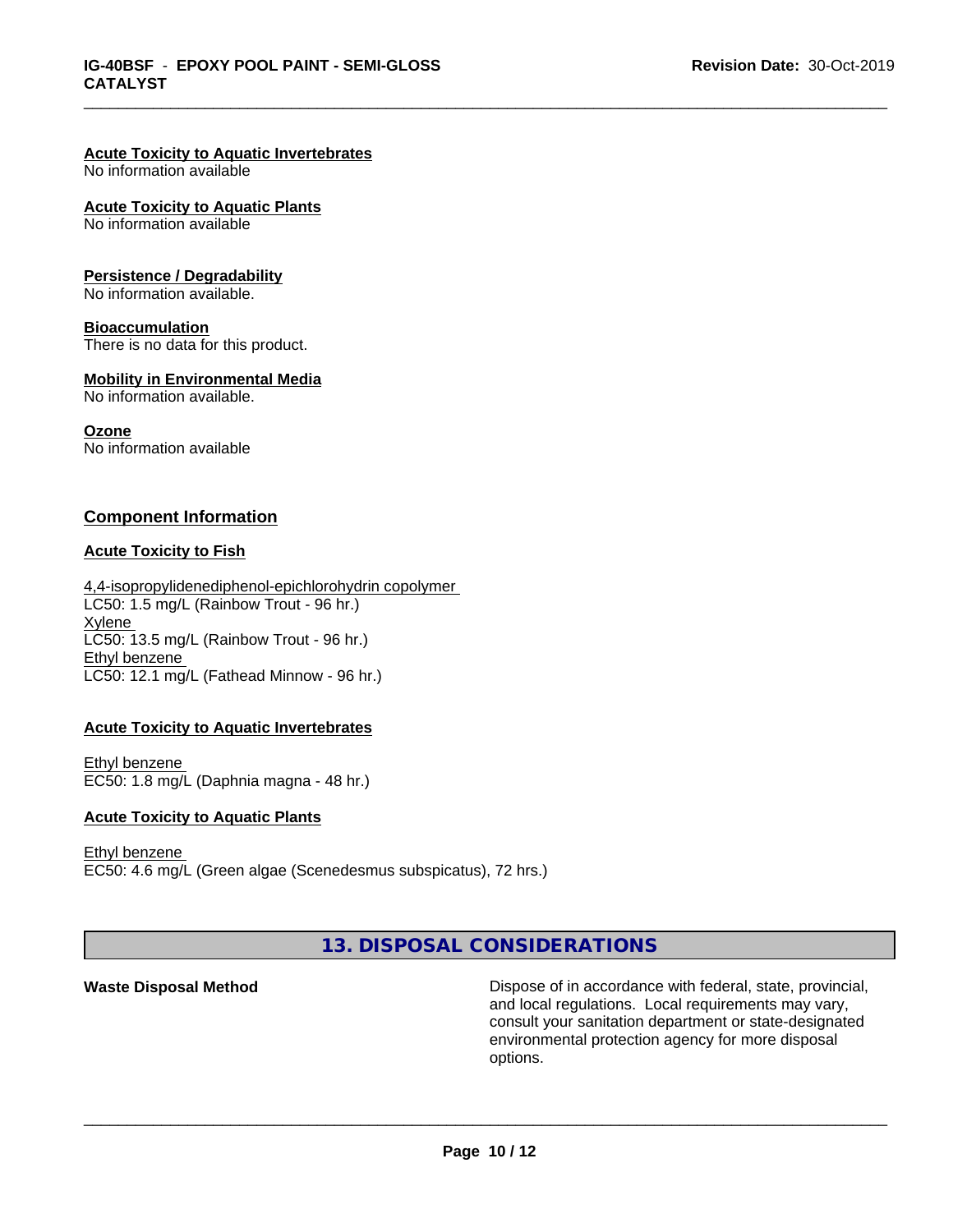**Empty Container Warning <b>Emptied** Containers may retain product residue. Follow label warnings even after container is emptied. Residual vapors may explode on ignition.

## **14. TRANSPORT INFORMATION**

**TDG**

**Proper Shipping Name** PAINT **Hazard class** 3 **UN-No.** UN1263 **Packing Group III**<br>**Description III** 

**Description** UN1263, PAINT, 3, III

\_\_\_\_\_\_\_\_\_\_\_\_\_\_\_\_\_\_\_\_\_\_\_\_\_\_\_\_\_\_\_\_\_\_\_\_\_\_\_\_\_\_\_\_\_\_\_\_\_\_\_\_\_\_\_\_\_\_\_\_\_\_\_\_\_\_\_\_\_\_\_\_\_\_\_\_\_\_\_\_\_\_\_\_\_\_\_\_\_\_\_\_\_

**ICAO / IATA** Contact the preparer for further information.

**IMDG / IMO IMO Contact the preparer for further information.** 

# **15. REGULATORY INFORMATION**

# **International Inventories**

| <b>TSCA: United States</b> | Yes - All components are listed or exempt. |
|----------------------------|--------------------------------------------|
| <b>DSL: Canada</b>         | Yes - All components are listed or exempt. |

# **National Pollutant Release Inventory (NPRI)**

#### **NPRI Parts 1- 4**

This product contains the following Parts 1-4 NPRI chemicals:

| <b>Chemical name</b>   | CAS No.   | Weight-% | <b>NPRI Parts 1-4</b> |
|------------------------|-----------|----------|-----------------------|
| Xvlene                 | 1330-20-7 | 7 - 13%  | ∟isted                |
| 2-Pentanone, 4-methyl- | 108-10-1  | - 5%     | Listed                |
| Ethyl benzene          | 100-41-4  | - 5%     | ∟isted                |
| n-Butyl alcohol        | 71-36-3   | - 5%     | ∟isted                |
|                        |           |          |                       |

# **NPRI Part 5**

This product contains the following NPRI Part 5 Chemicals:

| Chemical name          | CAS No.   | Weight-% | <b>NPRI Part 5</b> |
|------------------------|-----------|----------|--------------------|
| Xvlene                 | 1330-20-7 | 13%<br>- | ∟isted             |
| 2-Pentanone, 4-methyl- | 108-10-1  | 5%       | Listed             |

#### **WHMIS Regulatory Status**

This product has been classified in accordance with the hazard criteria of the Hazardous Products Regulations (HPR) and the SDS contains all the information required by the HPR.